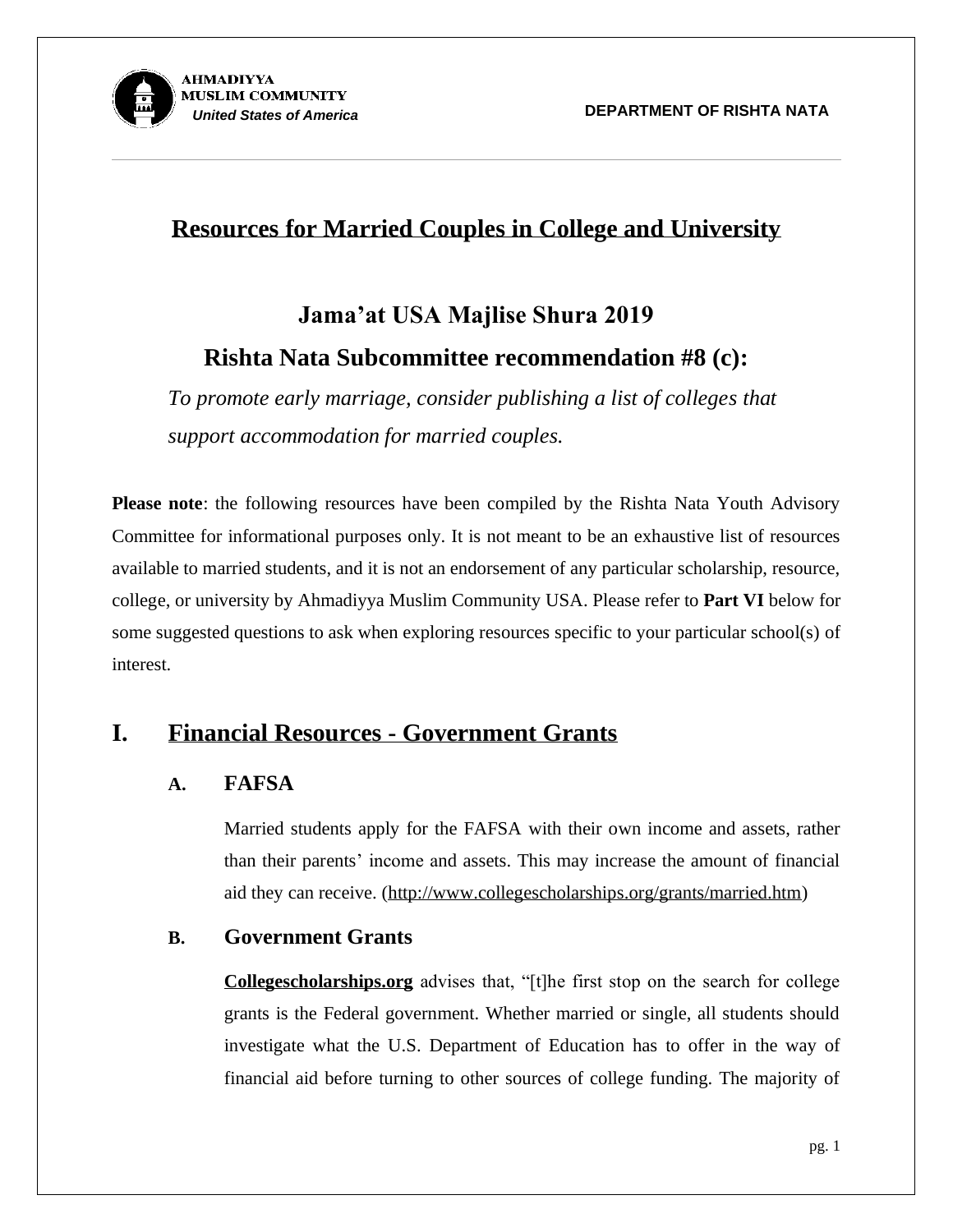

> government funded financial aid for college students is determined on the basis of financial need, and will be available to all students, married or single, who meet the stated eligibility requirements.

> Married students will want to investigate the following Federally funded college grant programs:

- 1. **The [Federal Pell Grant](http://studentaid.ed.gov/types/grants-scholarships/pell)** The Pell Grant is available to all undergraduate students who can demonstrate the requisite level of financial need. For married students, eligibility for the Pell Grant will be determined by the combined income and assets of the applying student and their spouse. Award amounts are determined by financial need, cost of attendance, and the applicant's status as a full or part time student. The maximum annual award allowance is \$5,500.
- 2. **The [Federal Supplemental Educational Opportunity Grant](http://studentaid.ed.gov/types/grants-scholarships/FSEOG)** The FSEOG is offered to undergraduates who have qualified for a Pell grant, but are still left with significant unmet need. The FSEOG is administered through participating colleges and universities, and students must apply through their school's office of financial aid. Award amounts are determined by financial need, cost of attendance, and availability of funds. Qualifying students may receive between \$100 and \$4000 depending upon their circumstances.
- 3. **The [Federal TEACH Grant](http://studentaid.ed.gov/types/grants-scholarships/teach)** The TEACH grant is a subject-specific specific award that is available to undergraduate and graduate students who are pursuing a career in teaching. It is also an award-for-service program, and recipients of the TEACH grant must agree to take a teaching position in a critical need facility or at-risk community following graduation and certification. Applicants must meet the basic eligibility requirements for all Federal financial aid programs, and must be enrolled in an accredited college or university that participates in the TEACH program. Applicants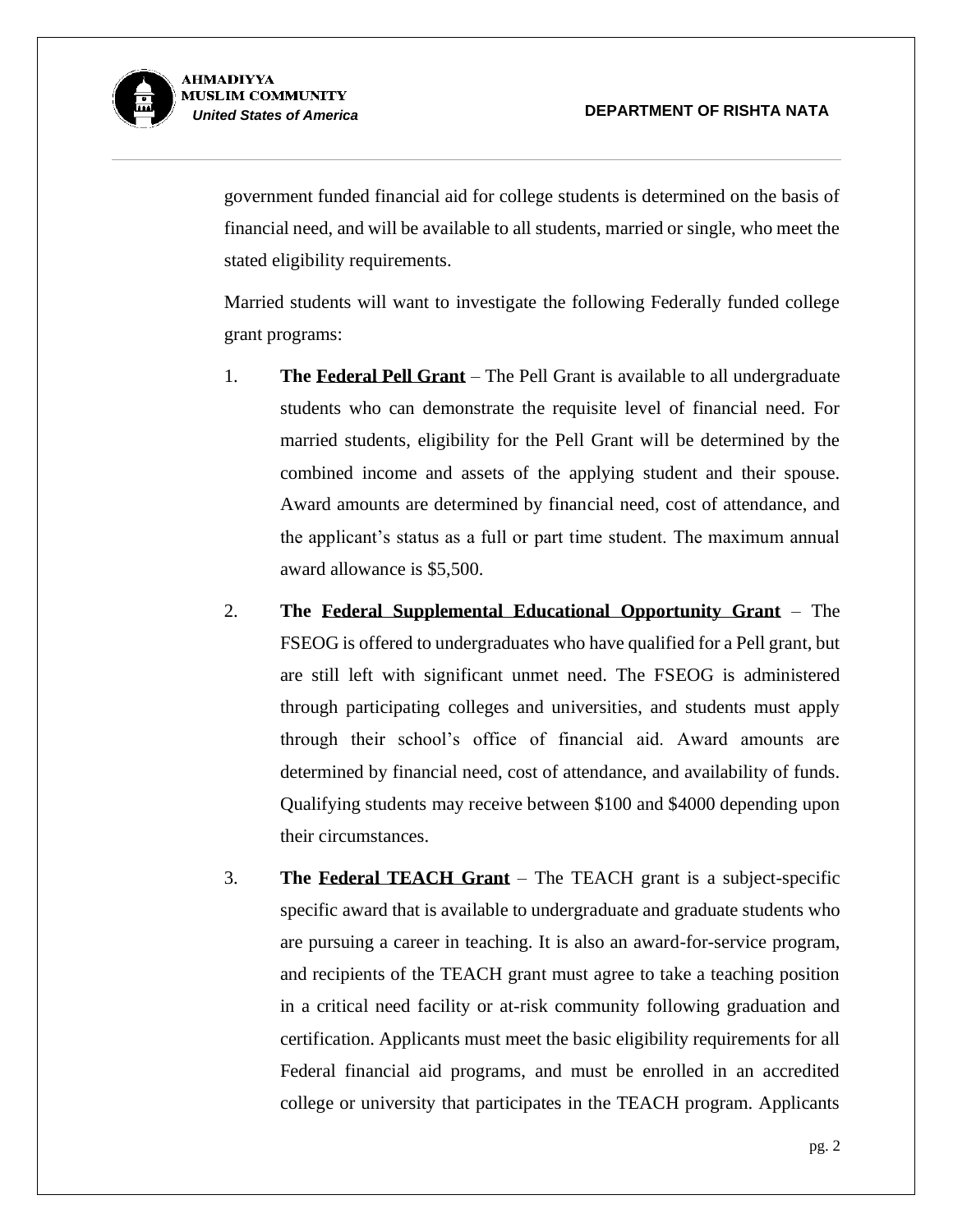

> must also meet certain academic achievement requirements in order to qualify. The maximum annual award amount is \$4000." [\(http://www.collegescholarships.org/grants/married.htm\)](http://www.collegescholarships.org/grants/married.htm)

### **II. Financial Resources - Scholarships and Grants**

#### **A. Scholarships for Women**

1. **Collegescholarships.org** advises that, "colleges and universities routinely offer grants and scholarships as a way to attract a diverse student body to their campuses. Many colleges offer grants and scholarships for nontraditional students, including adult learners, married students, and students with children. These financial aid opportunities vary greatly between schools, and students should contact the financial aid offices at their college of choice to find out if there are existing grants or scholarships that may help them pay for college."

[\(http://www.collegescholarships.org/grants/married.htm\)](http://www.collegescholarships.org/grants/married.htm)

- 2. **Scholarshipsforwomen.net** suggests scholarship resources, such as the **[Educational Foundation for Women in Accounting](http://www.efwa.org/)**, which offers "undergraduate, graduate, and postgraduate scholarships to help women complete their studies [in] the field of accounting successfully;" the **Women in Transition scholarship**, which is "open to women who are the primary source of support in their household;" and the **Michelle L. McDonald Memorial scholarship** is "for women who are returning to college after working for many years or raising a family." [\(https://www.scholarshipsforwomen.net/married/\)](https://www.scholarshipsforwomen.net/married/)
- 3. "**The [Philanthropic Education Organization Program for Continuing](http://www.peointernational.org/peo-projectsphilanthropies)  [Education](http://www.peointernational.org/peo-projectsphilanthropies)** offers grants to women who want to continue with higher education. The women must be mothers who wish to return to school after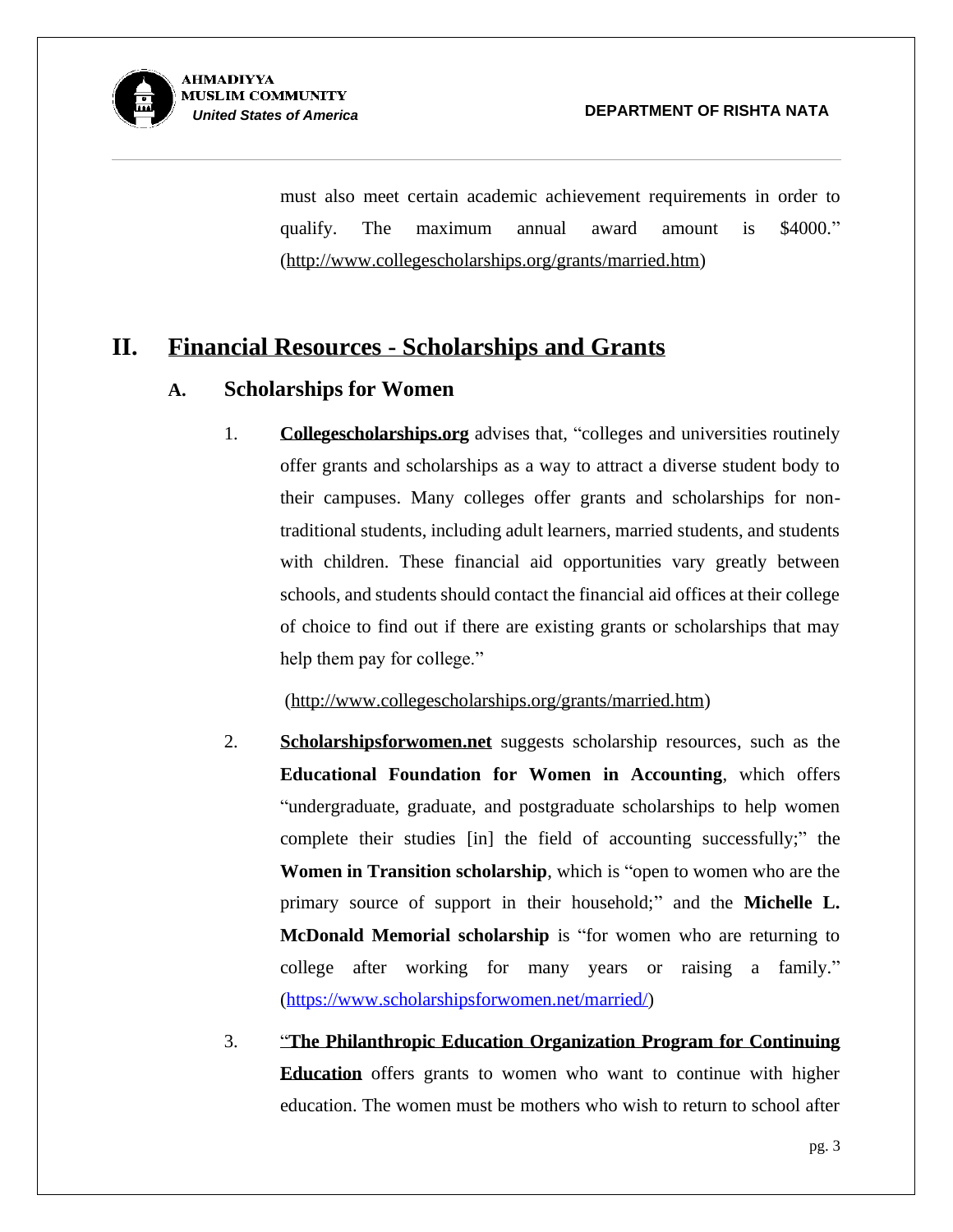

> taking time off from their education to raise their children but who cannot afford to pay the costs of their education." Eligibility qualifications include "enrollment in an institution in the United States or Canada, being a Canadian or American citizen, having spent at least 24 months away from school, sponsorship from a P.E.O. chapter, and being within 24 months from graduation. Students completing doctoral, law or medical programs are not eligible for this program."

[\(https://www.scholarshipsforwomen.net/married/;](https://www.scholarshipsforwomen.net/married/) [https://www.peointernational.org/about-peo-program-continuing](https://www.peointernational.org/about-peo-program-continuing-education-pce)[education-pce\)](https://www.peointernational.org/about-peo-program-continuing-education-pce)

### **III. Financial Resources for Military Spouses**

- **A.** According to **collegescholarships.org,** "the **[Stateside Spouse Education](https://g1arng.army.pentagon.mil/Families/SSEAP/Files/Stateside%20Spouse%20Education%20Assistance%20Program%20%28SSEAP%29_Benefit%20Page_FINAL.pdf)  [Assistance Program](https://g1arng.army.pentagon.mil/Families/SSEAP/Files/Stateside%20Spouse%20Education%20Assistance%20Program%20%28SSEAP%29_Benefit%20Page_FINAL.pdf) (SSEAP)** benefits military spouses seeking higher education. The educational assistance targets spouses of active duty military, and widows(ers) of soldiers who died while on active duty. Graduate studies are specifically excluded, along with bachelor's pursuits beyond each participant's initial degree.
- **B. [National Military Family Association](http://www.militaryfamily.org/our-programs/military-spouse-scholarships/)** supplies **Military Spouse Scholarships** for advanced study. Qualified applicants possess Master's Degrees in counseling, psychology or social work. The **Joanne Patton Spouse Scholarship**, also administered by the NMFA, can be applied to post-secondary education expenses at colleges, vocational schools and certificate-granting institutions.
- **C.** Students who are married to active duty military members (having served at least 180 active duty days since 9/11/01) are eligible for **[ThanksUSA Scholarships.](http://www.thanksusa.org/scholarships.html)** The organization's spouse scholarship allows military spouses to earn funding for vocational programs – even when they do not lead to degrees.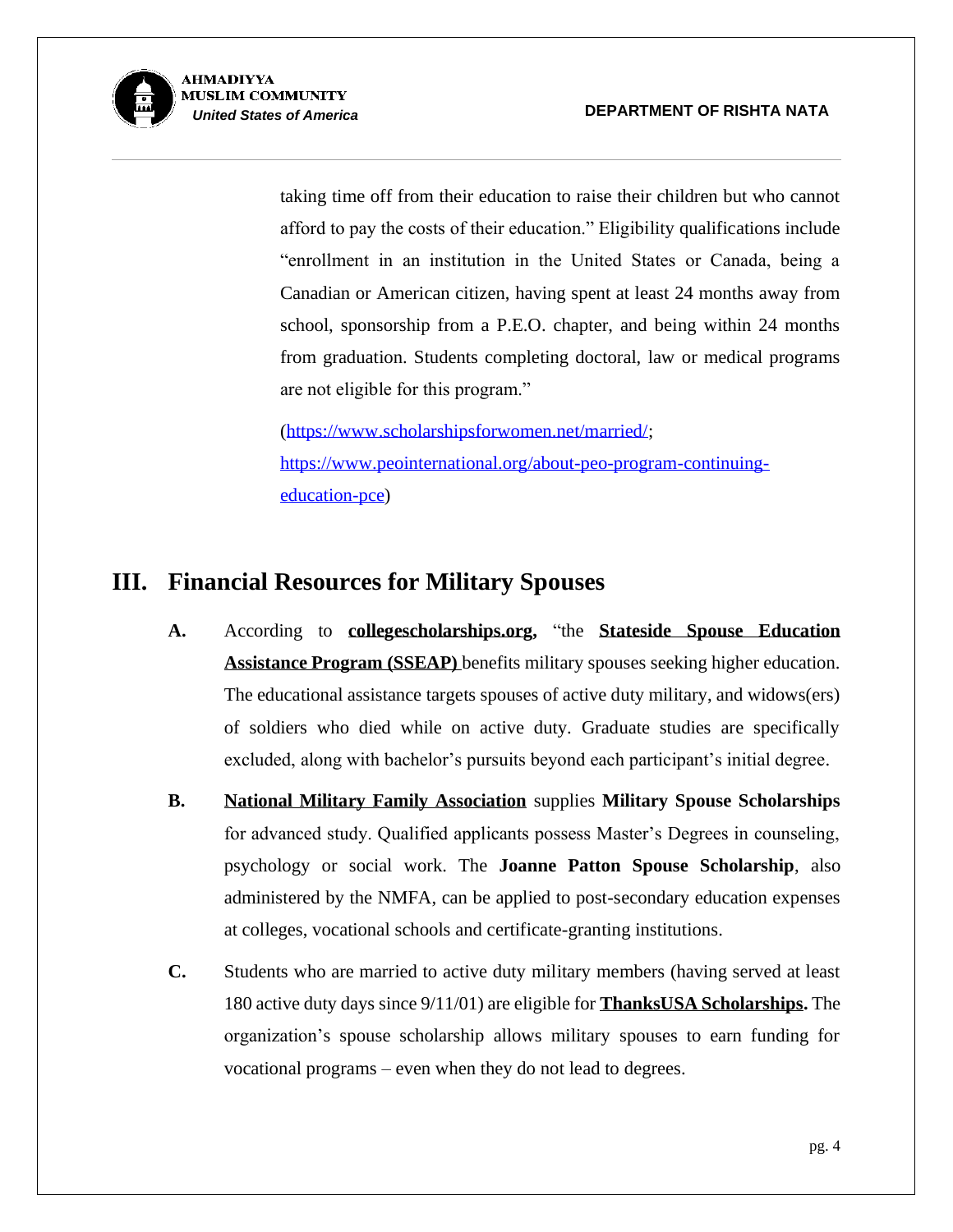

**D.** Army Emergency Relief maintains a **[Spouse Education Assistance Program](http://www.aerhq.org/dnn563/Scholarships/Spouses.aspx)** for military spouse education. Qualified husbands and wives receive tuition assistance for pursuing four-year university degrees. Annual application is required, but participants are eligible for four years' worth of assistance."

[\(http://www.collegescholarships.org/scholarships/married-students.htm\)](http://www.collegescholarships.org/scholarships/married-students.htm)

**E. [Arnold Education Grant Program](https://afas.org/general-henry-h-arnold-education-grant/)**: "The Air Force Aid Society offers the General Henry H. Arnold Education Grant Program, which has recently been expanded to allow spouses of service members to enjoy the benefit. A need-based scholarship, the Arnold Education Grant offers a \$2,000 yearly grant to cover up to 50 percent of tuition costs at any school approved by the U.S. Department of Education. The program is limited to those students attending school full-time but it is open to spouses at any location stateside."

[\(https://www.scholarshipsforwomen.net/married/;](https://www.scholarshipsforwomen.net/married/) [https://afas.org/general-henry](https://afas.org/general-henry-h-arnold-education-grant/)[h-arnold-education-grant/\)](https://afas.org/general-henry-h-arnold-education-grant/)

### **IV. Child Care Support**

**A.** Colleges and universities may offer child care assistance to married couples with children. Accreditedschoolsonling.org has compiled a non-exhaustive list of parenting-friendly colleges.

[\(https://www.accreditedschoolsonline.org/resources/most-parenting-friendly](https://www.accreditedschoolsonline.org/resources/most-parenting-friendly-colleges-by-state)[colleges-by-state\)](https://www.accreditedschoolsonline.org/resources/most-parenting-friendly-colleges-by-state)

**Child Care Access Means Parents in School (CCAMPIS) Program:** CCAMPIS is a Federal Government program intended to "support the participation of lowincome parents in postsecondary education through the provision of campus-based child care services." Funds are used by colleges and universities to "support or establish campus-based child care programs primarily serving the needs of low-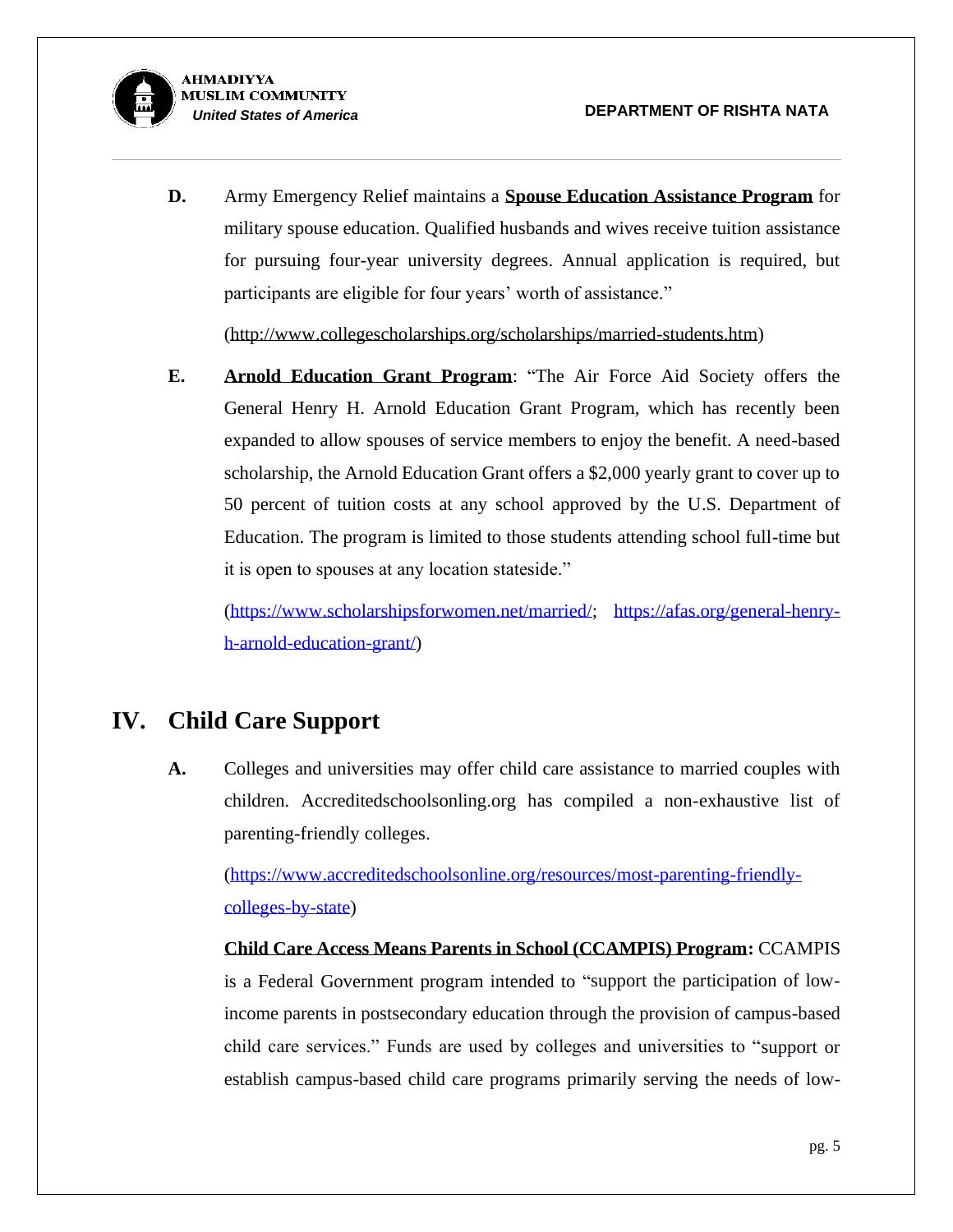

income students enrolled in institution. CCAMPIS Program funds may be used either to directly provide child care services or contract for the provision of child care services. Grants may be used for before- and/or after-school services." The U.S. Department of Education maintains a list of colleges and universities who have received these grants.

[\(https://www2.ed.gov/programs/campisp/awards.html;](https://www2.ed.gov/programs/campisp/awards.html) the FY 2019 list is available at: [https://www2.ed.gov/programs/campisp/ccampisfy2019.pdf\)](https://www2.ed.gov/programs/campisp/ccampisfy2019.pdf)

### **V. Examples of Further University & College-Specific Resources**

#### **A. Arkansas State University, Jonesboro - College of Nursing**

**Elizabeth A. Thomas Health Sciences Scholarship**: Preference for students who are married, regardless of their financial need.

#### **B. Cornell University**

Dedicates a website to students with families (including married students). [\(http://studentswithfamilies.cornell.edu/\)](http://studentswithfamilies.cornell.edu/)

#### **C. Harvard University**

1. **Financial Aid:** Note that Harvard University provides full, need-based financial aid to students regardless of their ability to pay. According to the 2019-2020 Student Handbook, married students are otherwise treated "as if they are nonresident single students, expecting the student's parents or spouse to provide the necessary extra support. In some cases, additional loan and/or job assistance may be available."

[\(https://college.harvard.edu/financial-aid/how-aid-works;](https://college.harvard.edu/financial-aid/how-aid-works) [https://handbook.fas.harvard.edu/book/nonresident-married-and-out](https://handbook.fas.harvard.edu/book/nonresident-married-and-out-residence-students)[residence-students\)](https://handbook.fas.harvard.edu/book/nonresident-married-and-out-residence-students)

2. **Housing: "**Harvard College does not offer undergraduate housing in the Houses or dorms to married undergraduates and/or undergraduates with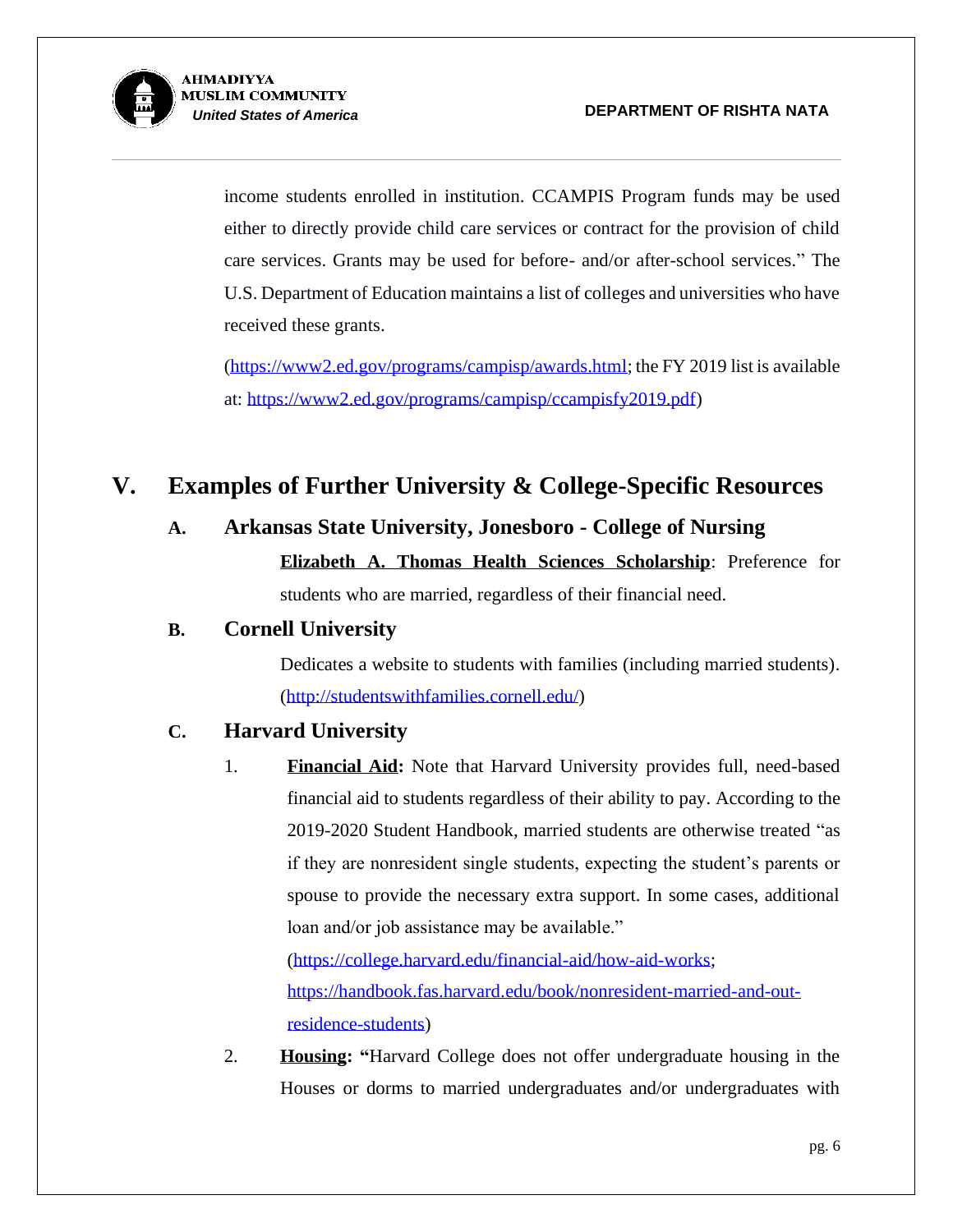

> families. However, students who are veterans, married, and/or have children may be eligible for Harvard-affiliated housing through Harvard University Housing (HUH) Given the leasing period for HUH housing, students are strongly encouraged to make such a request during the spring term (between March 1 and May 1) if they are requesting housing for the following academic year. Requests and inquiries related to this policy should be directed to the Director of Housing and Residential Operations [\(myteveli@fas.harvard.edu\)](mailto:myteveli@fas.harvard.edu)."

[\(https://handbook.fas.harvard.edu/book/married-and-family-student](https://handbook.fas.harvard.edu/book/married-and-family-student-housing)[housing\)](https://handbook.fas.harvard.edu/book/married-and-family-student-housing)

#### **D. Idaho State University**

**The Carl K. Davis Scholarship**: Awarded "to a married student with preference to students enrolled in curriculum necessary for Pre-Law. Applicants MAY be considered who have related interests in disciplines from the College of Arts and Letters. Any class level. Must be a full-time student and have a minimum GPA of 2.00."

[\(https://isu.academicworks.com/opportunities/13711\)](https://isu.academicworks.com/opportunities/13711)

#### **E. [J. Sargeant Reynolds Community College](http://www.reynolds.edu/get_started/steps_for_admission/residency.aspx)**

**In-State Tuition Eligibility:** "Married students may establish domicile like any other student. A person's domicile is not automatically altered by marriage. However, if a student receives substantial financial support from his or her spouse, the student may claim domicile through the spouse. In such cases the college will look at the spouse's domicile to determine if the student is eligible for in-state tuition."

[\(http://www.reynolds.edu/get\\_started/steps\\_for\\_admission/residency.aspx\)](http://www.reynolds.edu/get_started/steps_for_admission/residency.aspx)

#### **F. Rutgers, The State University of New Jersey**

Offers Family Housing to full-time students living with their spouse and/or one minor dependent child under 5 years of age. Priority is given to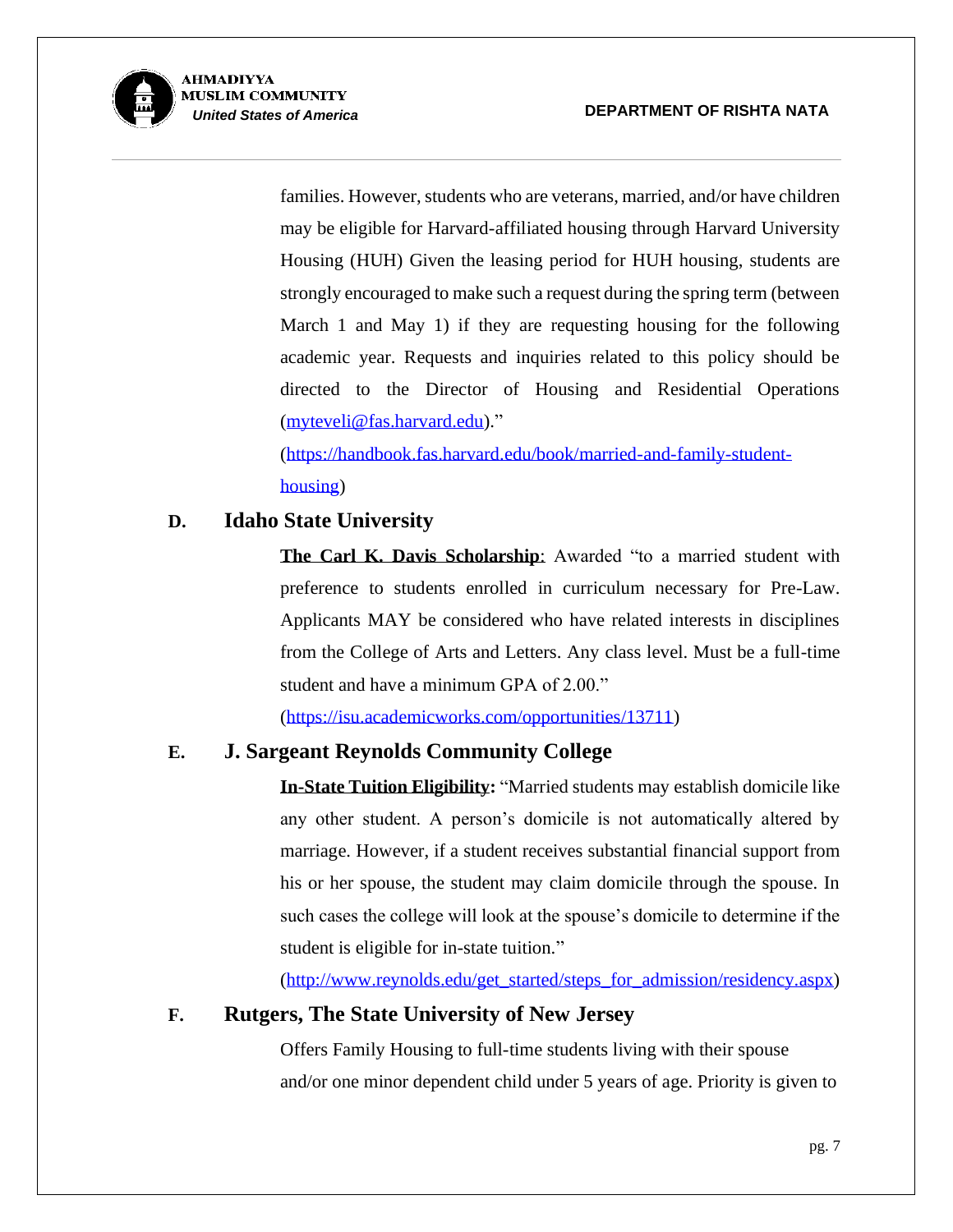

students in Ph.D. programs, master level programs, and undergraduates in that order.

#### **G. Stanford University**

Provides **[Student with Children Housing](https://rde.stanford.edu/studenthousing/residences-students-children)** (based on family size) for graduate and undergraduate students who have one to three legallydependent children living with them at least 50 percent of each week. Students with children may or may not be married or in a domestic partnership. Students with shared custody of their children qualify for this type of housing if the children physically occupy the apartment at least 50% of each week. [\(https://rde.stanford.edu/studenthousing/residences-students](https://rde.stanford.edu/studenthousing/residences-students-children)[children\)](https://rde.stanford.edu/studenthousing/residences-students-children)

# **H. The Ohio State University - College of Food, Agriculture and Environmental Sciences**

**Ed Bacome Scholarship**: Supports undergraduate students in the College (married students preferred). [\(https://students.cfaes.ohio-state.edu/money](https://students.cfaes.ohio-state.edu/money-matters/scholarships/college-scholarships)[matters/scholarships/college-scholarships\)](https://students.cfaes.ohio-state.edu/money-matters/scholarships/college-scholarships)

#### **I. University of Illinois at Urbana-Champaign**

Offers family housing options for undergraduates and graduate students. [\(https://housing.illinois.edu/Living-Options/Apartments/Eligibility-](https://housing.illinois.edu/Living-Options/Apartments/Eligibility-Statement)[Statement\)](https://housing.illinois.edu/Living-Options/Apartments/Eligibility-Statement)

#### **J. University of Minnesota**

Offers two family student housing properties for students who have children. [\(https://housing.umn.edu/family\)](https://housing.umn.edu/family)

#### **K. University of Oregon**

Offers Graduate and Family housing to students with children, students who are married or in a domestic partnership, and students who are at least 20 years old.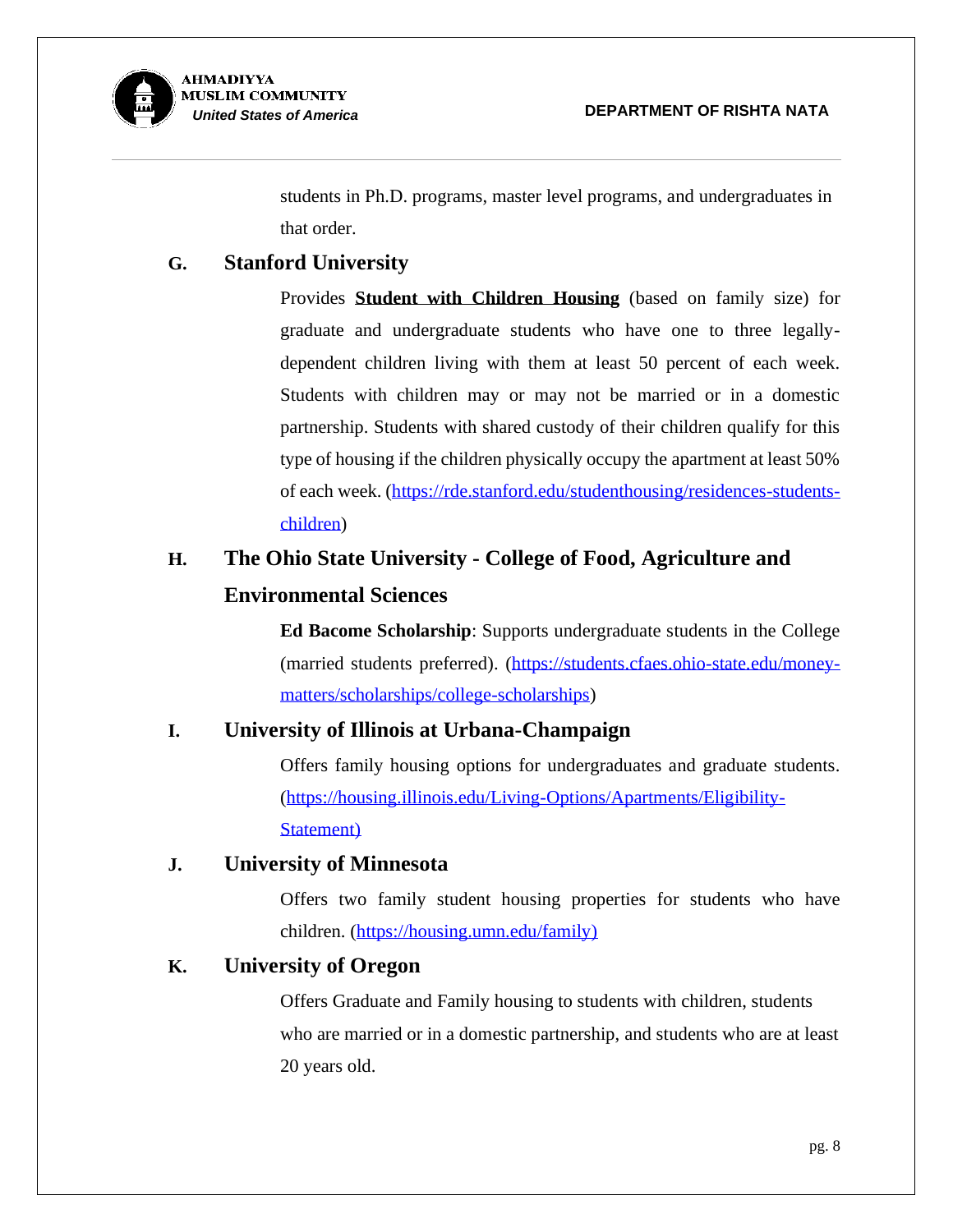

### **VI. Navigating Married Student Life**

#### **A. Thoughts on Balance**

1. "The responsibilities of being both married and a college student are difficult to balance. While marriage can pose additional challenges to the day-to-day life of a college student, including placing additional time constraints and detracting from self-care, it is possible to overcome these challenges by developing time management skills (e.g., using a planner to schedule personal, marriage, and school time). Additionally, do not be shy about taking advantage of the benefits of marriage, including access to your own personal built-in support system, study partner, and feedback-provider. Capitalizing on these important benefits of marriage will help you to maximize your academic success, emotional well-being, and, last-but-notleast, marital satisfaction."

[\(https://www.psychologicalscience.org/members/apssc/undergraduate\\_upd](https://www.psychologicalscience.org/members/apssc/undergraduate_update/marriage-and-academia-finding-the-balance-between-marriage-school-and-life) [ate/marriage-and-academia-finding-the-balance-between-marriage-school](https://www.psychologicalscience.org/members/apssc/undergraduate_update/marriage-and-academia-finding-the-balance-between-marriage-school-and-life)[and-life\)](https://www.psychologicalscience.org/members/apssc/undergraduate_update/marriage-and-academia-finding-the-balance-between-marriage-school-and-life)

### **B. I am a married college student (or considering getting married while in college). How do I approach my school to see what sort of accommodations they have?**

- 1. Explore your school's website. Check with admissions to see what types of scholarships and grants are available. For examples of the types of aid available check <https://uh.edu/financial/undergraduate/types-aid/> and explores the resources in **Parts I-IV** above.
- 2. Call your school's financial aid and/or scholarships office. Talk to an expert and explore your options. Also talk to your academic advisor to see what other support your school might offer. For examples of what resources schools may have available refer to **Part V** above.
- 3. Explore your needs as a couple and decide between off campus and on campus housing. If you decide to pursue on campus housing, check if your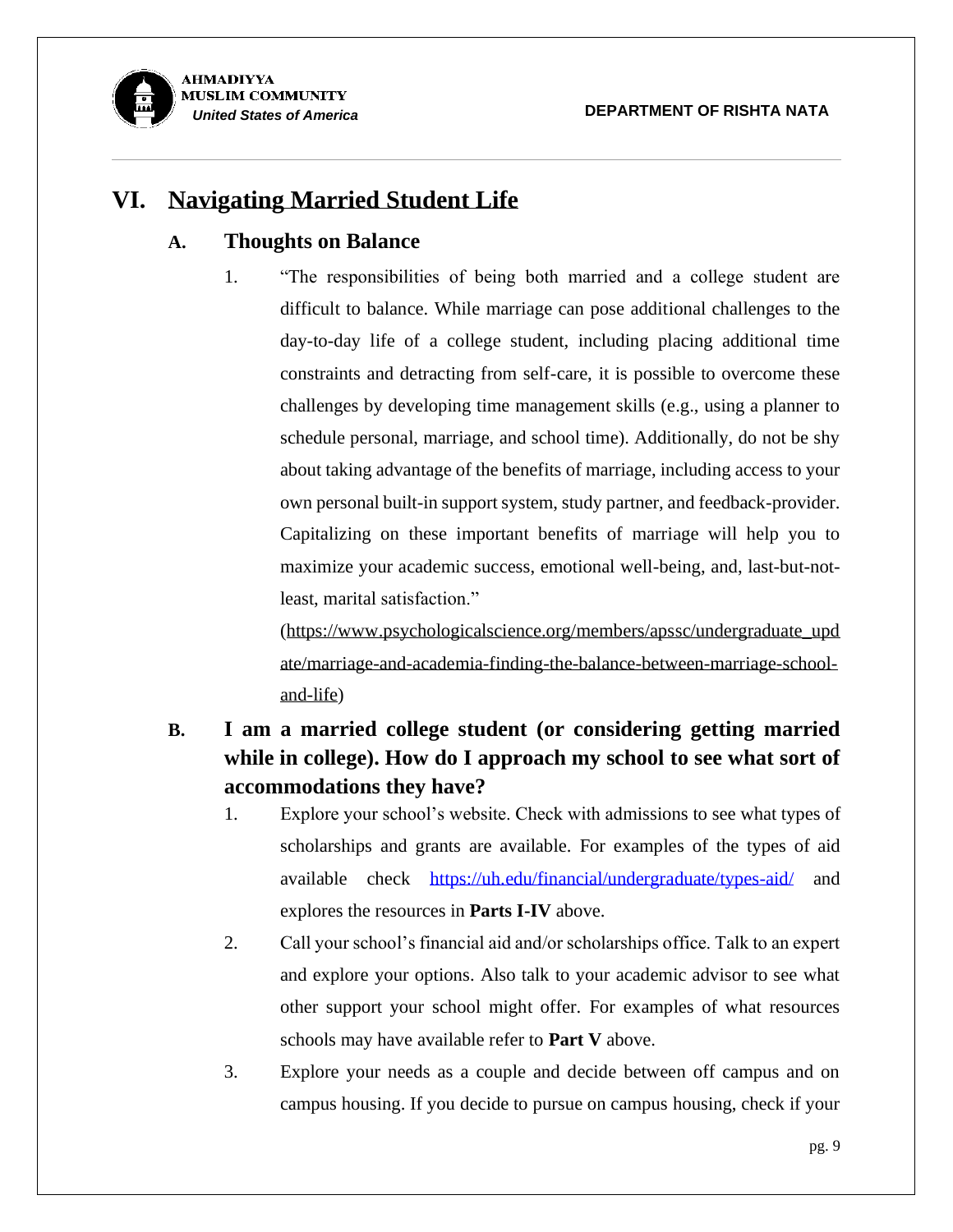

school accommodates married couples and has something that suits your needs. This can be done by contacting your school's on campus housing department, the individual residence, or a student or academic advisor.

4. Reach out to alums within the Jama'at community who have attended universities and colleges you are interested in and who can discuss their experiences with you, or connect you to students who were married as undergraduates and who may have more specific insights to share.

# **C. Suggested Questions to Ask When Researching Married Student Resources:**

- 1. How can I access resources for married students (is there a website, a handbook, a faculty or staff advisor? A student or peer mentor providing guidance with an awareness of my unique needs, etc.?)
- 2. What is the availability of couples/married student housing on campus? In this city/town? (For those without children? With children?)
- 3. What couples/married student housing is available to undergraduates (is there a minimum age or cut off?)
- 4. What specific financial aid incentives or financial support is made available to married students?
	- a) Scholarships?
	- b) Federal aid?
	- c) State aid?
- 5. Will my spouse's domicile/residence information be used to determine my domicile for in-state tuition purposes?
- 6. What is student life like for undergraduate married students? Could you put me in touch with a current student or alum who can talk about this experience?
- 7. What community events are geared toward married students?
- 8. Are there student groups for married students?